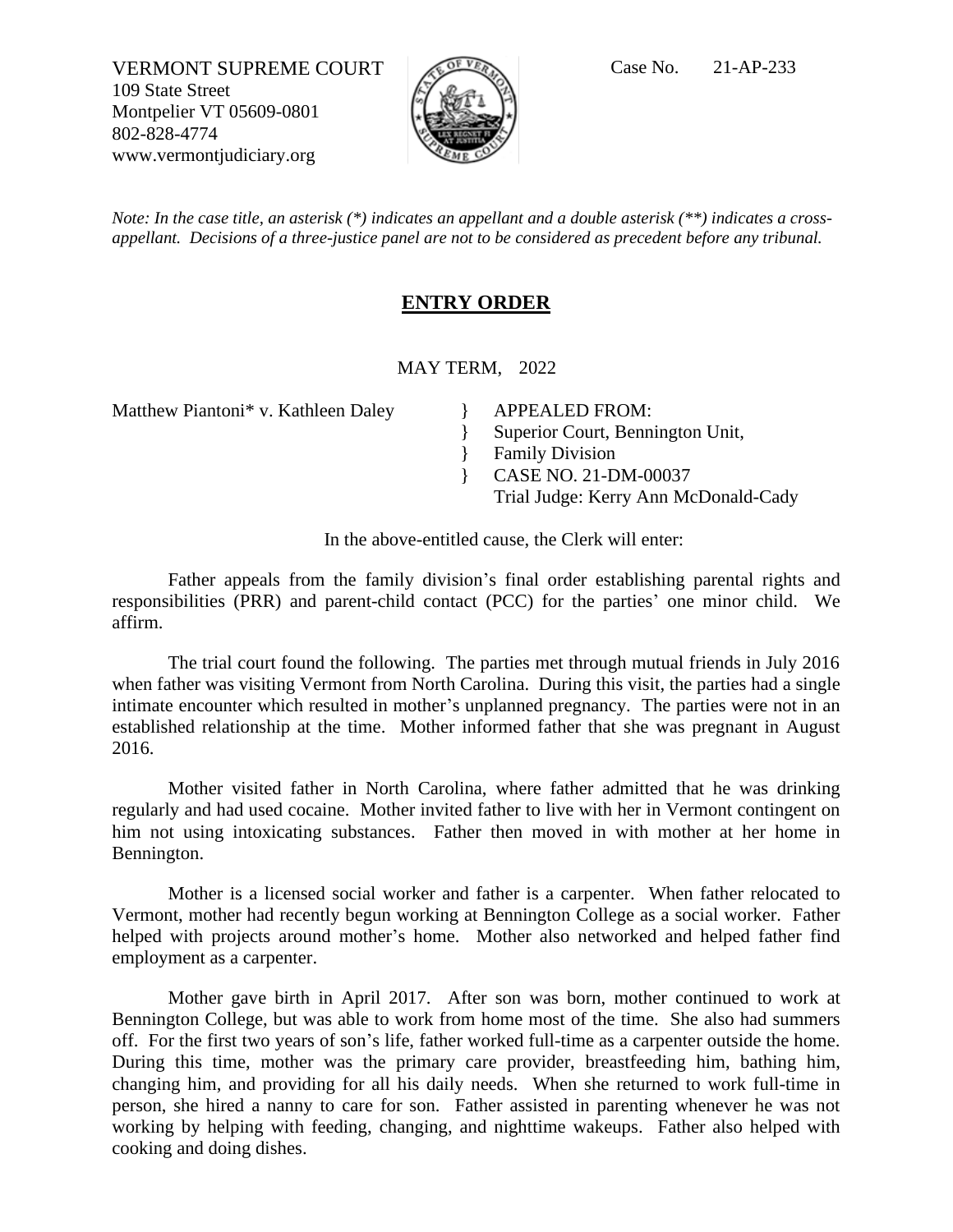After son's birth, the parties' relationship soured. Mother observed father drinking again, consuming a six-pack of beer on some days. Mother encouraged father to seek substance-abuse treatment, but he did not. In October 2017 mother asked father to move out. He refused.

In the summer of 2018, the parties' relationship deteriorated further. Father was consuming alcohol regularly and began staying out late. The parties argued frequently. During one altercation, mother told father not to come home intoxicated. Father then did exactly that. He climbed through a window, pushing out the air conditioner, which woke up mother and son. Mother also found empty alcohol containers in the basement. Mother asked father to move out multiple times. Father perceived mother's requests for him to move out as her being emotional and the result of medical and mental-health issues.

When son was approximately two years old, father's job ended and around the same time son's nanny could no longer care for him. Given this circumstance, the parties decided that father would care for son while mother worked. The parties also agreed that father would look for a new job, and then save enough money to allow him to find separate housing and move out.

For about eighteen months, father did not work and instead cared for son. Mother also hired her birth doula to come to the house and help with son. When mother returned from work or worked from home, she took over primary parenting.

While father was home with son, they did fun, creative activities that were healthy and nurturing. For example, father regularly brought son to the local library, showed him planes at the airport, attended a children's museum, and took him on a trip to visit extended family and explore the woods.

Around June 2020, mother engaged her cousin to help get father to move out. Mother's cousin came to the house and told father he needed to leave immediately, and father did so under protest. From June 2020 to the date of the trial court's final order, the parties followed a PCC schedule set by mother: father had son on Tuesdays and Thursdays from 8:30 a.m. to 6:00 p.m. and Saturdays overnight into Sunday, while mother had son all other times.

Father commenced this parentage action in December 2020. Father sought primary physical and legal PRR and to limit mother's PCC to every other weekend. Mother sought primary legal and physical PRR with father having PCC only every other weekend. The court held a contested hearing in August 2021.

It issued a written decision in September 2021 including extensive findings and conclusions regarding PRR and PCC. The court carefully analyzed each statutory best-interests factor and determined that most of them favored mother, while the other factors were neutral or not applicable. The court noted that both parties appeared to be caring and loving parents and both played an important role in son's life. However, the court expressed concern regarding father's alcohol use. It also placed particular weight on mother's role as primary caregiver and decisionmaker for most of son's life and found that son benefitted from routine and consistency at mother's house.

The court awarded mother primary legal and physical PRR. It established a four-week alternating PCC schedule providing father with overnight contact every week, either from Friday afternoon to Sunday afternoon or from Thursday afternoon to Friday afternoon, depending on the week. The court ordered that each parent have independent contact with son's teachers and doctors and that mother advise father of any major medical or education decisions and permit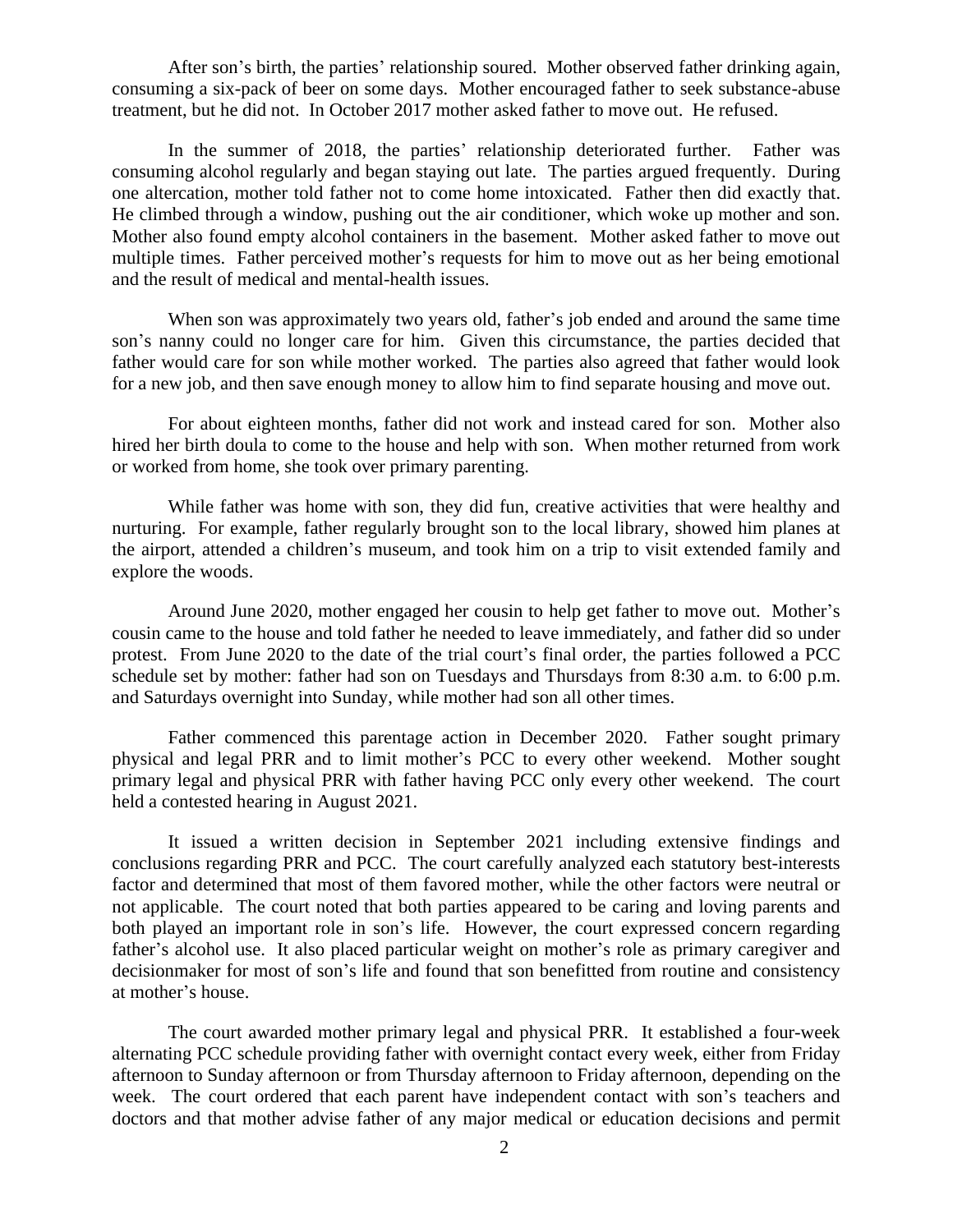father to attend son's medical and dental appointments. It also established a detailed holiday and vacation schedule providing each parent with equal holiday and vacation time with son. The court further ordered that each party is entitled to a daily telephone or video-conference call with son when he is with the other party.

On appeal, father does not challenge the award of PRR to mother; he contests only the PCC schedule. He argues that the trial court provided no explanation for decreasing his contact with son and that the court's findings and applicable legal standards supported more PCC for father than was ordered. Father also contends that the court's analysis of the second bestinterests factor was flawed because it rested on an erroneous conclusion that his struggle with substance abuse was ongoing.

The family division has broad discretion in establishing parent-child contact. Lee v. Ogilbee, 2018 VT 96, ¶ 15, 208 Vt. 400. We will not disturb the court's findings of fact unless, "viewing the record in the light most favorable to the prevailing party and excluding the effect of modifying evidence, there is no credible evidence to support the findings." Hoover v. Hoover, 171 Vt. 256, 258 (2000). We will not overturn the "court's legal conclusions so long as they are supported by its findings." Sochin v. Sochin, 2005 VT 36, ¶ 4, 178 Vt. 535 (mem.). "[I]t is the exclusive role of the trial court to assess the credibility of witnesses and weigh the evidence; we do not reweigh the evidence on appeal." Peralta v. Brannan, 2020 VT 100, ¶ 21.

In awarding parent-child contact, the family division must consider all relevant evidence concerning the statutory factors set forth in 15 V.S.A. § 665(b) that address the best interests of the children. Lee, 2018 VT 96,  $\P$  15. But  $\S$  665(b) "imposes no specific requirement on how this consideration is to be manifested in the court's findings and conclusions." Trahnstrom v. Trahnstrom, 171 Vt. 507, 507 (2000) (mem.) (quotation omitted). We will not disturb the family division's order regarding parent-child contact if it reflects "reasoned judgment in light of the record evidence." DeLeonardis v. Page, 2010 VT 52, ¶ 20, 188 Vt. 94 (quotation omitted).

Father argues that the court's findings did not support the PCC schedule it imposed. He points out that the court found he was a loving, caring parent, always had consistent contact with son, and played an important role in son's life. In father's view, the court's analysis of the bestinterests factors compelled a PCC schedule more favorable to father.

We disagree. Even where a child has a strong bond with both parents and neither party's parenting is deficient, the trial court may nevertheless decide it is appropriate under the circumstances to provide one parent with more contact time than the other. The court's PCC schedule here, which primarily consolidated time for father on weekends and placed son with mother during most weekdays, was amply supported by its findings. In particular, the court found credible mother's concerns about risks to son from father's alcohol use. It credited mother's testimony that she smelled intoxicants on father's breath during a PCC exchange in the fall of 2020. The court also noted several other instances where negative consequences resulted from father's alcohol use. The court further considered the lack of self-reflection evident in the fact that father denied having any problem with alcohol consumption and refused any treatment, even though his alcohol use negatively impacted his personal relationships. Though the court did not agree with mother that father's alcohol use supported cutting off father's contact with son altogether, awarding mother a greater share of PCC was reasonable given this concern. See DeLeonardis, 2010 VT 52, ¶ 20.

Moreover, the court's decision to keep son with mother for all weekdays during most weeks was well supported by its consideration of mother's role as primary caretaker and the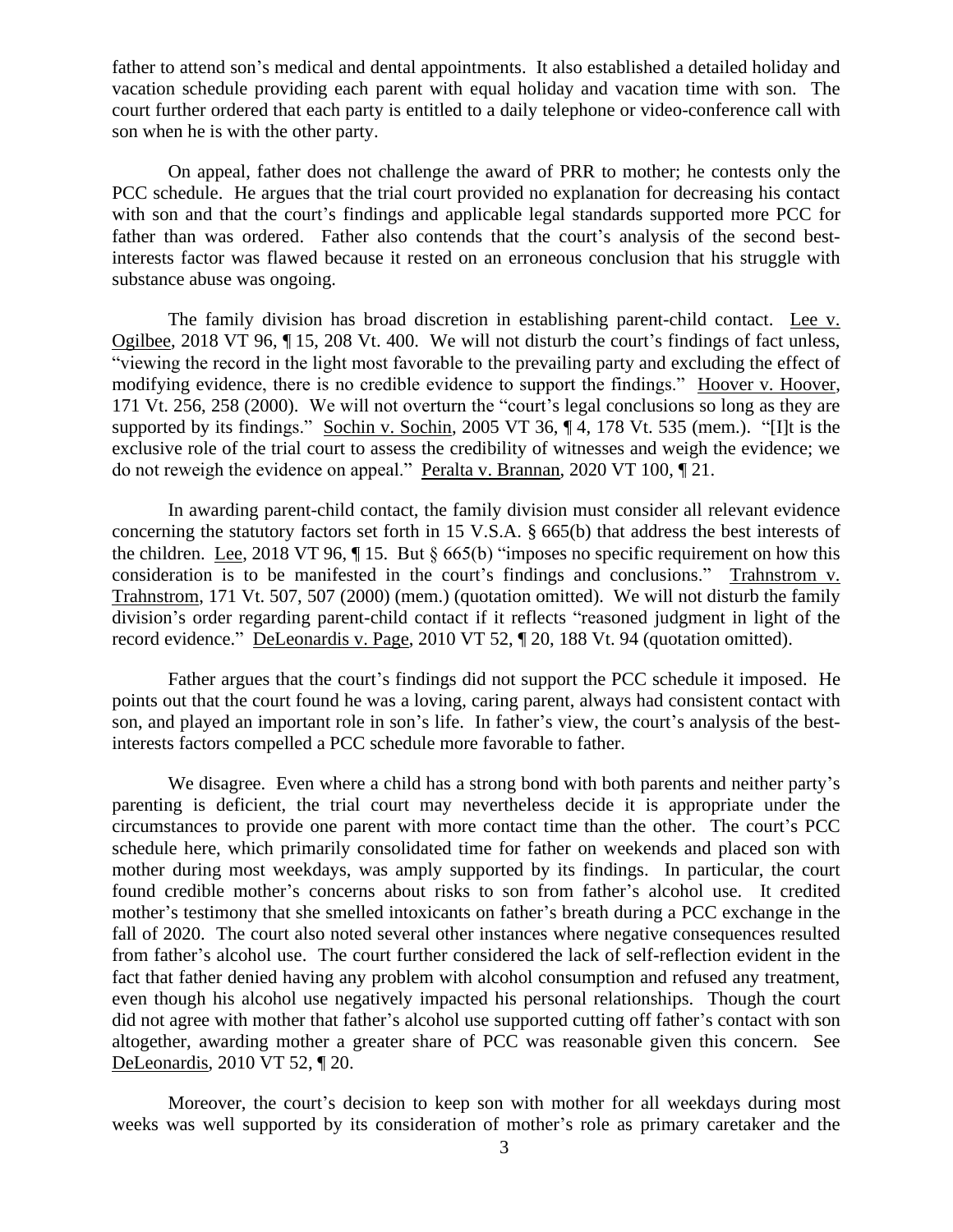importance of routine and consistency for son. The court found that "change in the routine of homes" had a negative impact on son, demonstrated by son's bed-wetting and use of explicit language after returning from father's care. It noted that son was born and always lived in mother's house, whereas father's new residence in a different town presented a change of routine. The court also found that mother had been making sound legal decisions for son and safely caring for him as his primary parent, and that father had not had the same level of parenting responsibility. See Trahnstrom, 171 Vt. at 508 ("Mother's position as the children's primary care giver is entitled to great weight unless she is unfit."). These facts supported the court's conclusions that  $\S 665(b)(4)$ , (5), (6), and (8) all favored mother. And although the court did not specifically state that residing with mother during most weekdays was in son's best interests, we can easily infer this conclusion from the court's analysis. See Harris v. Harris, 149 Vt. 410, 414 (1988) (stating that the law "imposes no specific requirement on how [consideration of best-interests factors] is to be manifested in the court's findings and conclusions").

That the court also made many positive findings regarding father's parenting and relationship with son does not necessarily mean father is entitled to a more favorable PCC schedule. Father's argument in this regard essentially challenges the weight that the court assigned to certain evidence. As we do not reweigh evidence on appeal, Peralta, 2020 VT 100, ¶ 21, father's contention fails. The court's PCC schedule was supported by its findings, and we therefore will not disturb it. DeSantis v. Pegues, 2011 VT 114, ¶ 26, 190 Vt. 457 ("[W]e uphold the court's legal conclusions if they are supported by the findings.").

Father additionally argues that the trial court's PCC order cannot stand because the court did not explain its rationale for the particular schedule it imposed. While the court did not explain its precise reasoning for each day of the week and minute detail of the schedule, it was not required to do so. See Terino v. Bleeks, 2018 VT 77, ¶ 12, 208 Vt. 65 ("The family division has broad discretion in parent-child contact decisions, which we will not disturb unless this discretion was exercised upon unfounded considerations or to an extent clearly unreasonable upon the facts presented." (quotation omitted)). Because "the record as a whole" indicated that the court considered and applied all the statutory best-interests factors with regard to parent-child contact, Thompson v. Pafundi, 2010 VT 80, ¶ 12, 188 Vt. 605 (mem.), and its PCC award demonstrated "reasoned judgment in light of the record evidence," Lee, 2018 VT 96, ¶ 11 (quotation omitted), we affirm the trial court's order.

Finally, father argues that the court's balancing of the best-interests factors was tainted by its erroneous conclusion that father struggles with substance abuse. The court determined that both parents were capable of providing adequate food, clothing, medical care and other material needs for son. The court concluded, however, that  $\S 665(b)(2)$  favored mother because mother "can consistently provide a safe home for Will as she does not struggle with substance abuse [while father] does." Father acknowledges that the court made sufficient findings to support that he struggled with drinking until 2018, but he asserts there were insufficient findings that father abused alcohol after that time.

Our review of the record reveals ample support for the court's conclusion regarding father's continuing issues with alcohol. First, the court credited evidence that father may have been drinking alcohol when he drove to pick up son in the fall of 2020. It found that such behavior "clearly posed a risk to [son] if a parent who had abused alcohol in the past, used alcohol prior to driving then drove with the child."